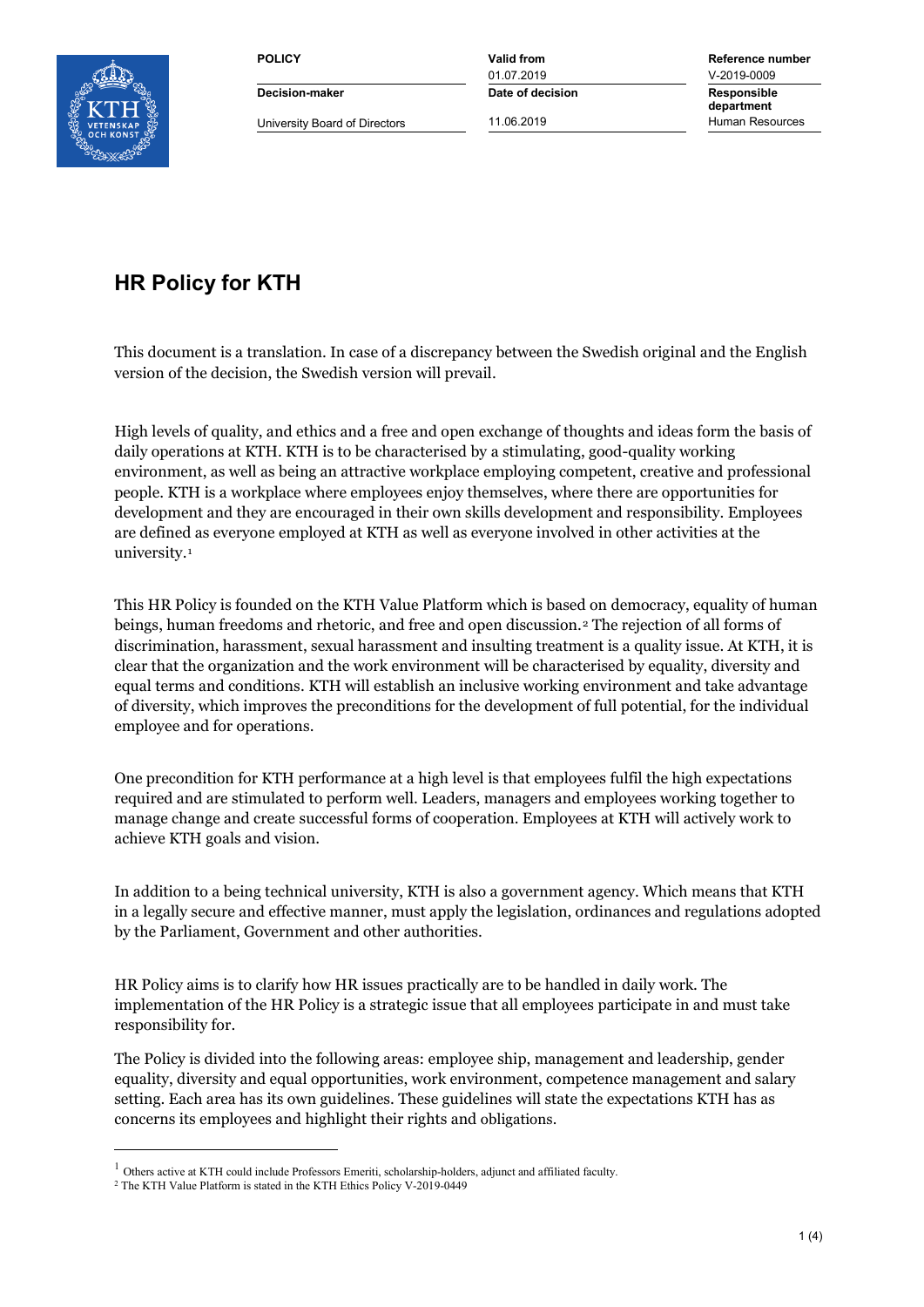## **Employee ship**

Well-developed and consciously employee ship and leadership are preconditions for developing operations. These guidelines outline the requirements and expectations KTH has of its employees and others, and the rights and obligations of everyone who works at KTH, regardless of their role in the organization. Employees at KTH are defined as everyone employed at the university, as well as everyone involved in activities such as Professors Emeriti, affiliates, adjuncts, scholarship-holders and consultants.

The employee ship is based on the KTH value platform, which in turn is based on the common value platform for all state employees and Ethical Policy KTH v-2019-0449.

#### **Management and leadership**

Professional leadership in academia implies that you are familiar with the duties of leadership in the form of responsibilities, obligations and rights and that, within your leadership role, you strive each day towards our development goals, regardless of the level and position within the organisation at which leadership is being exercised.

These guidelines cover supervisors and managers at all levels of the organisation with operational, staff or financial responsibility at KTH. This also applies to supervisory assignments that to a limited extent include any of the above areas of responsibility; for example, research leaders, centre directors or equivalent duties. The guidelines express KTH's expectations of those with professional management or supervisory roles in relation to the challenges we face and the goals with wish to achieve, as well as offering guidance with regard to the activities that you will be expected to undertake. As a leader at KTH, you contribute to creating a more consistent, efficient and excellent university and view your own role as being a crucial cog in a massive machinery of knowledge.[3](#page-1-0)

<span id="page-1-0"></span> <sup>3</sup>Guidelines of Management and Leadership V-2019-0011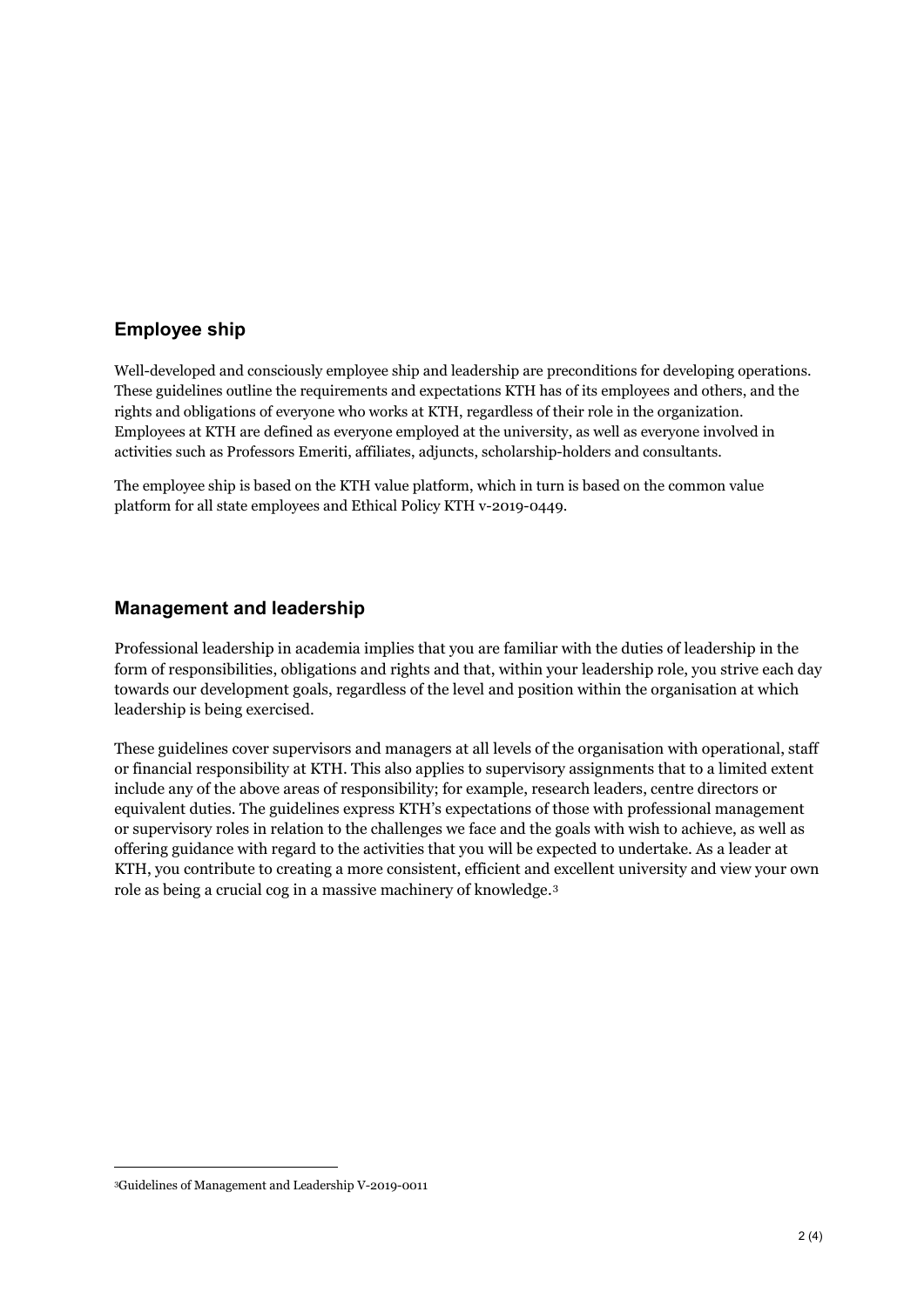# **Guidelines on gender equality, diversity and equal opportunities**

KTH activities for gender equality, diversity and equal opportunities aim to and increase a higher education institution characterized by a fair, respectful and inclusive organizational structure and work/study culture. The basic view is equal rights, opportunities and obligations. This irrespective of ethnicity, gender, cross-gender identity or expression, religion or other beliefs, disability, sexual orientation, age, or social background.

Being able to benefit from different experiences and perspectives of human beings contributes to high levels of quality. It is particularly important in an organization whose primary purpose is to develop and maintain technology that supports society and nature. At KTH work on gender equality, diversity and equal opportunities is integrated into regular operations in ongoing work processes and in existing decisions making forums.

KTH´s role as a leading technical university presupposes working on equal terms. Consequently, everyone has the opportunity to cooperate on equal terms in KTH preparatory and decisions making bodies including students from different educational programmes, students in postgraduate education and employees. The basic view of KTH regarding the work of gender equality, diversity and equal opportunities is about improvements, such as in creasing the proportion of women in research and education. This entails qualitative improvements as changing basic structures as well as workplace cultures from an equal treatment perspective.

# **Work environment**

Everyone is part of each other's work environment. The President bears ultimate responsibility for the work environment; however, all employees and students are responsible for contributing to a good physical, organizational and social work environment.

A good work environment promotes creativity and health and provides the preconditions for good performance and is an asset to the whole of KTH. Work environment covers all the factors that affect employees and students at KTH.

Work environment is integrated into all activities at KTH and systematic work environment management is carried out so that ill health and accidents are prevented and a good working environment is achieved. Collaboration is a precondition for success through dialogue and active involvement from employees, unions and employees. [4](#page-2-0)

The KTH HR Policy is also the KTH Work Environment Policy and also applies to students attending KTH.

<span id="page-2-0"></span> <sup>4</sup>Work Environment Guidelines V-2019-0010